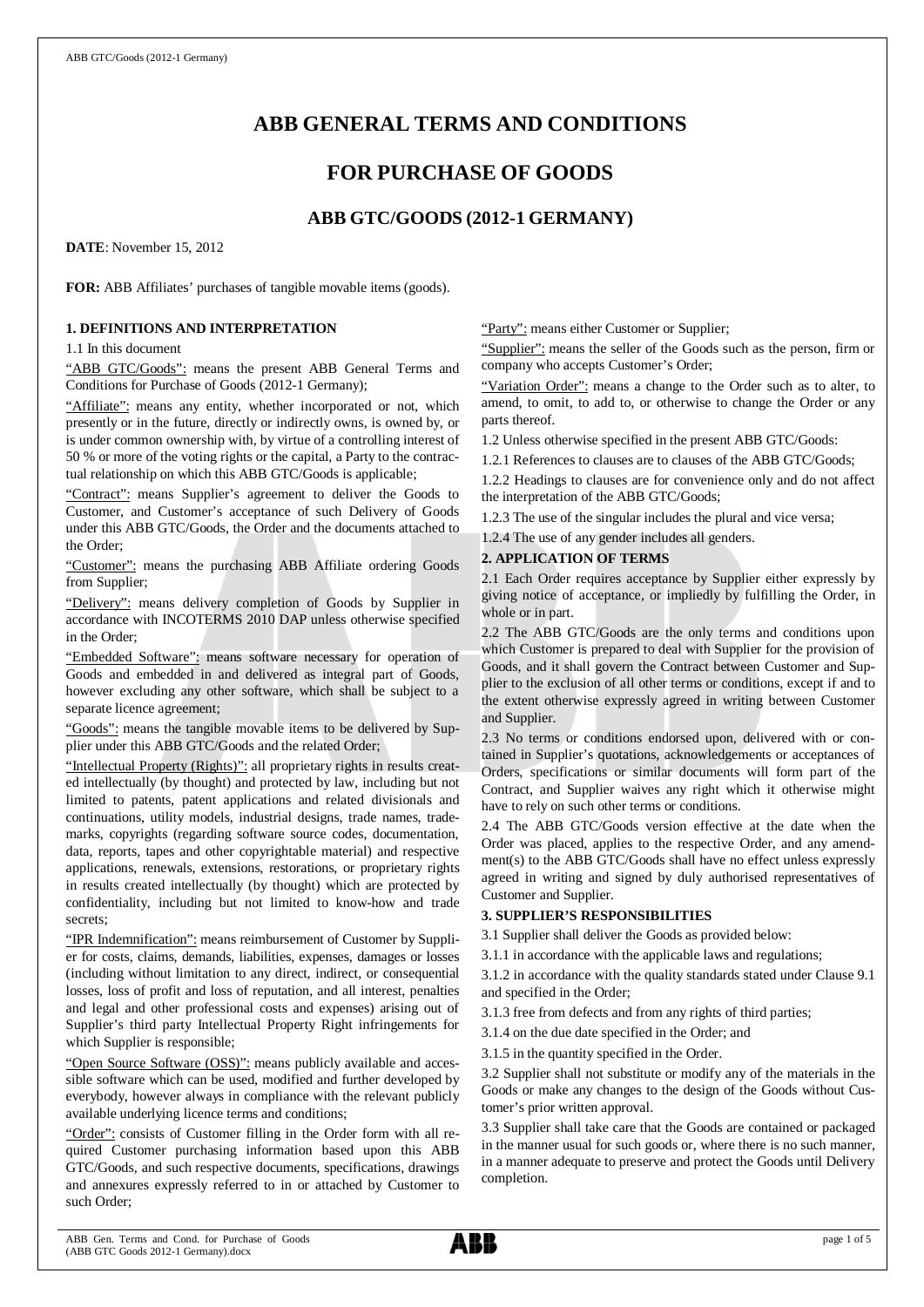3.4 Supplier shall submit invoices in an auditable form, complying with Supplier's and Customer's applicable local mandatory law, generally accepted accounting principles and the specific Customer requirements, containing the following minimum information: Supplier name, address and reference person including contact details (telephone, e-mail etc.); invoice date; invoice number; Order number (same as stated in the Order); Supplier number (same as stated in the Order); address of Customer; quantity; specification of Goods supplied; price (total amount invoiced); currency; tax or VAT amount; tax or VAT number; payment terms.

3.5 Invoices shall be issued to Customer as stated in the Order and sent to the invoice address specified in the Order.

3.6 Customer may issue Variation Orders to Supplier to alter, amend, omit, add to, or otherwise change ordered Goods or parts thereof, and Supplier shall carry out such Variation Orders under the Order and/or ABB GTC/Goods, unless it cannot reasonably expected from Supplier to carry out such Variation Order. The Parties shall agree on the impact of the Variation Order on unit prices or other applicable prices. In case no such agreement on the price impact is in place within reasonable time, Supplier shall perform the Variation Order with the agreement to be made afterwards.

3.7 In no event Supplier shall suspend the Delivery of any Goods to Customer.

## **4. CUSTOMER'S RESPONSIBILITIES**

4.1 In consideration of the Goods delivered by Supplier in accordance with the terms and conditions of the respective Order and the ABB GTC/Goods, Customer shall pay to Supplier the purchase price stated in the Order provided the invoice fulfils the requirements of Clause 3.4.

4.2 Customer reserves the right to set off such amount owed to Supplier, or withhold payment for Goods not provided in accordance with the Order and the ABB GTC/Goods.

#### **5. DELIVERY**

5.1 The Goods shall be delivered in accordance with INCOTERMS 2010 DAP, to the point of delivery specified in the Order, or Customer's place of business if no other point of delivery has been specified by Customer.

5.2 Supplier shall ensure that each Delivery is accompanied by a delivery note, which shall contain the following minimum information (unless required otherwise by Customer): the Order number, date of Order, number of packages and contents and, in the case of part delivery, the outstanding balance remaining to be delivered.

5.3 The Goods shall be delivered during Customer's business operation hours unless otherwise requested by Customer.

5.4 Upon Delivery, Supplier (or its appointed carrier) shall provide Customer with such export documents as are necessary together with a delivery note.

5.5 Ownership (title) of the Goods shall pass to Customer at Delivery, except if otherwise expressly agreed. However, to the extent that the Goods contain Embedded Software, ownership (title) regarding such Embedded Software shall not be passed to Customer, however Customer and all users shall have a worldwide, irrevocable, perpetual, royalty-free right to use the Embedded Software as an integral part of such Goods or for servicing the Goods. In the event the Embedded Software or any part thereof is owned by a third party, Supplier shall be responsible for obtaining the respective software licences necessary from the third party before Delivery to comply with its obligations under the Order.

5.6 In the event the Embedded Software contains or uses Open Source Software, Supplier must fully specify and inform Customer in writing and prior to Delivery about all Open Source Software implemented into or used by the Embedded Software. In the event that Customer cannot approve any Open Source Software components contained in or used by the Embedded Software, Supplier agrees to replace or substitute the affected Open Source Software component(s) contained in or used by the Embedded Software.

5.7 Supplier shall invoice Customer upon Delivery in accordance with Clause 3.4, but such invoicing shall be conducted separately from despatch of the Goods to Customer.

## **6. ACCEPTANCE OF GOODS**

6.1 Without prejudice to Clause 8, the Parties agree that appropriate testing and inspection of the Goods will be performed by Supplier. Customer shall not be deemed to have accepted any Goods until it has had a reasonable time to inspect them following Delivery or, in the case of a defect in the Goods not reasonably detectable during the inspection, until a reasonable time after such defect has become apparent. Any obligation of Customer to inspect the Goods shall be limited to the inspection without undue delay to the extent whether the Goods meet the ordered quantity and type and whether externally visible defects or damages resulting from transport exist. In case Customer is obliged to inform Supplier of defects without undue delay, Customer shall be entitled to do so (i) in case of latent defects within two weeks and (ii) in case of other defects within one week, upon detection of the defect by Customer.

6.2 If any Goods delivered to Customer do not comply with Clause 3 (Supplier's Responsibilities), or are otherwise not in conformity with the Order, then, without limiting any other right or remedy that Customer may have under Clause 10 (Remedies), Customer may reject the Goods and request replacement of the Goods or recover all payments made to Supplier by Customer.

## **7. DELAYED DELIVERY**

If Delivery of the Goods does not comply with the agreed delivery date(s) then, without prejudice to any other rights which it may have, Customer reserves the right to:

7.1 terminate the Contract in whole or in part;

7.2 refuse any subsequent delivery of the Goods which Supplier attempts to make;

7.3 recover from Supplier any expenditure reasonably incurred by Customer in obtaining the Goods in substitution from another supplier;

7.4 claim damages for any additional costs, loss or expenses incurred by Customer which are reasonably attributable to Supplier's failure to deliver the Goods on the agreed delivery date; and

7.5 claim additional compensation for liquidated damages if such compensation right is expressly stated in the respective Order or otherwise claim compensation for damages.

#### **8. INSPECTION OF GOODS**

8.1 At any time prior to Delivery and during Supplier's business hours, Customer shall have the right at its cost to (i) inspect the Goods and Supplier's manufacturing units upon providing reasonable notice, and/or (ii) request test samples of the respective Goods, or any parts or materials thereof.

8.2 If the results of such inspection or test sampling cause Customer to be of the opinion that the Goods do not conform or are unlikely to conform with the Order or with any specifications and/or patterns supplied or advised by Customer to Supplier, Customer shall inform Supplier and Supplier shall without undue delay take such action as is necessary to ensure conformity with the Order. In addition Supplier shall carry out such necessary additional inspection or testing at Supplier's own cost whereby Customer shall be entitled to be present and in attendance.

8.3 Notwithstanding any inspection or test sampling by Customer, Supplier shall remain fully responsible for the Goods compliance with the Order. This applies whether or not Customer has exercised its right of inspection and/or testing and shall not limit Supplier's obligations under the Order. For the avoidance of doubt, inspection or test-

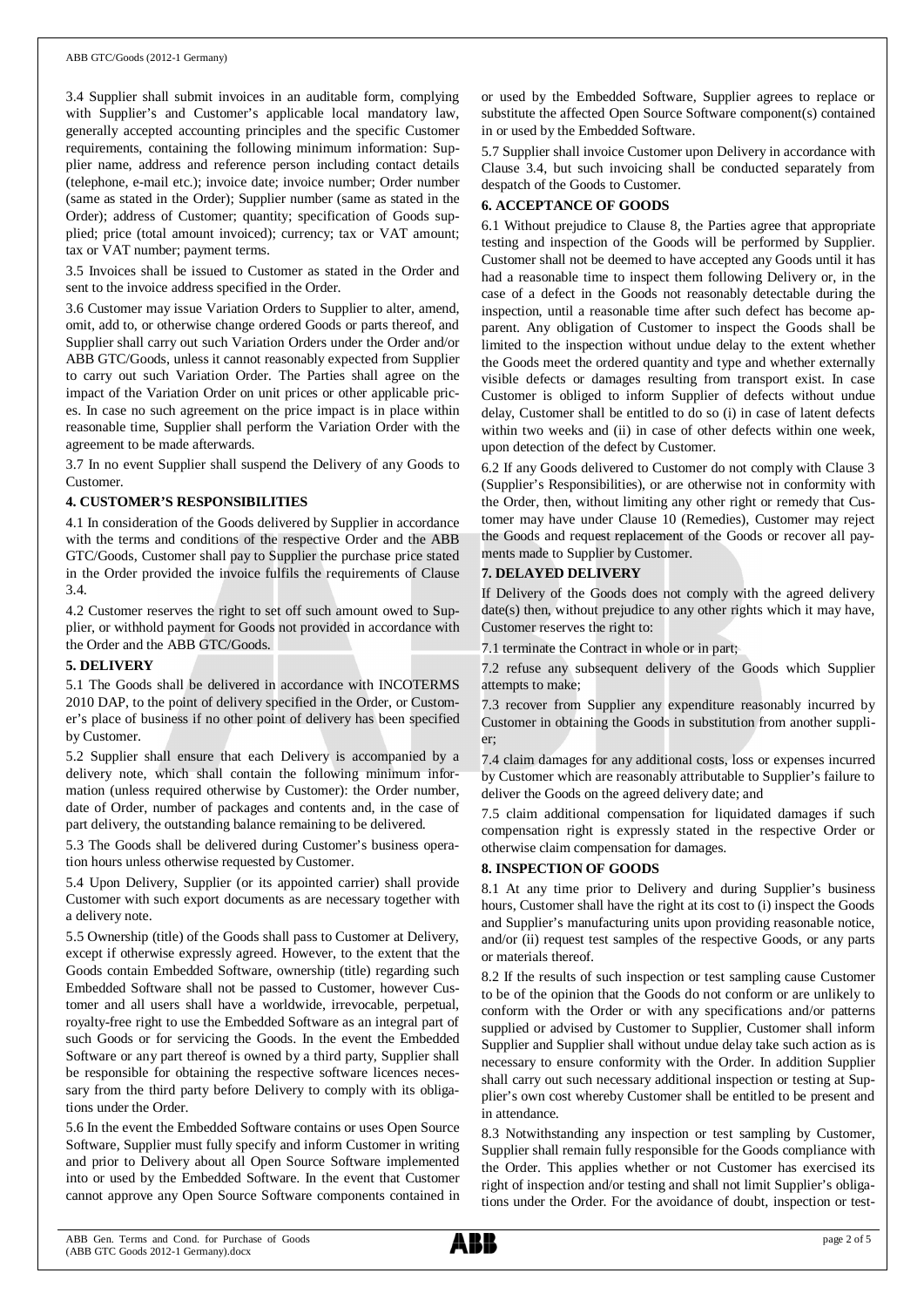ing of Goods by Customer shall in no event exempt Supplier from or limit Supplier's warranties or liability in any way.

### **9. WARRANTY**

9.1 Supplier warrants that the Goods:

9.1.1 comply with all agreed specifications, including all specified material, workmanship and the like, documentation and quality requirements, or in absence thereof are fit for the purposes for which goods of the same description type would ordinarily be used and keep the functionality and performance as expected by Customer according to Supplier's information, documentation and statements;

9.1.2 are fit for any particular purpose expressly or impliedly made known to Supplier in the Order and/or Order related documents;

9.1.3 are new and unused at the date of Delivery;

9.1.4 are free from defects and rights of third parties;

9.1.5 possess the qualities which Supplier has held out to Customer as a sample or model;

9.1.6 comply with Clause 12 (Compliance with Relevant Law).

9.2 The warranty period shall be twenty four (24) months from Delivery, or such other time period stated in the Order or otherwise expressly agreed in the Contract.

9.3 In case of non-compliance with the warranty provided under this Clause, Customer shall be entitled to enforce the remedies provided in Clause 10 (Remedies) hereunder.

#### **10. REMEDIES**

10.1 In case of breach of warranty under Clause 9 (Warranty) or if Supplier otherwise fails to comply with any of the terms of the respective Order, Customer shall give notice in writing to Supplier of such breach of warranty and provide Supplier an opportunity to swiftly remedy it. If no Supplier action to remedy such breach has been taken within forty eight (48) hours of receiving such Customer notification, Customer shall be entitled to any one or more of the following remedies at its own discretion and at Supplier's own expense:

10.1.1 to give Supplier another opportunity to carry out any additional work necessary to ensure that the terms and conditions of the Order are fulfilled;

10.1.2 to carry out (or to instruct a third party to carry out) any additional work necessary to make the Goods comply with the Order;

10.1.3 to obtain prompt replacement of the defective Goods by Goods conforming with the Order without defects;

10.1.4 to refuse to accept any further Goods, but without exemption from Supplier's liability for the defective Goods delivered by Supplier;

10.1.5 to claim such damages as may have been sustained by Customer as a result of Supplier's breaches of the respective Order;

10.1.6 to terminate the Contract in accordance with Clause 15.2.

10.2 In the event that Clauses 10.1.1, 10.1.2 or 10.1.3 apply, the entire warranty period of Clause 9.2 shall be restarted.

10.3 The rights and remedies available to Customer and contained in the ABB GTC/Goods are cumulative and are not exclusive of any rights or remedies available at law or in equity.

## **11. INTELLECTUAL PROPERTY**

11.1 In the event that the Goods (and/or the Embedded Software) delivered by Supplier infringe any third party Intellectual Property Rights, Supplier shall, notwithstanding anything provided to the contrary or otherwise contained in this ABB GTC/Goods, the Order, or the Contract, provide IPR Indemnification to Customer. The IPR Indemnification does not limit any further compensation rights of Customer. Supplier's obligation to indemnify Customer as provided under this Clause shall not apply if and to the extent the liability or damage was caused by Customer's own pre-existing Intellectual Property Rights contributed to, or implemented into the Goods provided by Supplier.

11.2 If any infringement claim is made against Customer, Supplier shall at its cost (i) procure for Customer the right to continue using the Goods; (ii) modify the Goods so that they cease to be infringing; or (iii) replace the Goods so that they become non-infringing.

11.3 In the event Supplier cannot fulfil any of the measures provided in Clause 11.2 so that the Goods are no longer infringing, Customer shall be entitled to terminate the Order, to reclaim all sums which Customer has paid to Supplier under the Order and to claim compensation in accordance with Clause 11.1 and for any other costs, losses or damages incurred whatsoever.

#### **12. COMPLIANCE WITH RELEVANT LAW, INTEGRITY**

12.1 The Goods covered by this ABB GTC/Goods shall be provided by Supplier in compliance with all relevant legislation, regulations, and codes of practice, guidance and other requirements of any relevant government or governmental agency applicable to Supplier. To the extent that such regulations are advisory rather than mandatory, the standard of compliance to be achieved by Supplier shall be in compliance with the generally accepted best practice of the relevant industry.

12.2 Supplier hereby warrants that it will not, directly or indirectly, and it has no knowledge that other persons will, directly or indirectly, make any payment, gift or other commitment to its customers, to government officials or to agents, directors and employees of Customer or any other party in a manner contrary to applicable laws (including but not limited to the U.S. Foreign Corrupt Practices Act) and shall comply with all relevant laws, regulations, ordinances and rules regarding bribery and corruption.

12.3 Nothing in this Contract shall render Customer liable to reimburse Supplier for any such consideration given or promised.

12.4 Supplier's material violation of any of the obligations contained in this Clause 12 shall entitle Customer to terminate the Contract with immediate effect and without prejudice to any further right or remedies on the part of Customer under the Contract or applicable law. Supplier shall indemnify Customer for all liabilities, damages, costs or expenses incurred as a result of any such violation of the above mentioned obligations and termination of the Contract.

12.5 Supplier shall procure that it receives in due time a copy of the Code of Conduct of ABB and of the ABB Supplier Code of Conduct (collectively: "Code of Conduct"). In case of contradictions the ABB Supplier Code of Conduct shall prevail. Supplier is aware that he may obtain ABB's Code of Conduct also via internet. Supplier agrees to perform, and shall ensure that all of its agents, employees, directors and subcontractors perform, its contractual obligations under the Contract with substantially similar standards of ethical behavior.

12.6 Customer has established the following internet portal where Supplier and its employees may report suspected violations of applicable laws, policies or standards of conduct: www.abb.com/integrity.

12.7 Supplier must comply with the ABB Lists of Prohibited and Restricted Substances (available under [www.abb.com](http://www.abb.com/) - Supplying to ABB - Doing Business with ABB).

## **13. CONFIDENTIALITY, DATA SECURITY**

#### 13.1 Supplier shall:

13.1.1 Unless otherwise agreed in writing, keep in strict confidence all technical or commercial information, specifications, inventions, processes or initiatives of Customer which have been disclosed to Supplier by Customer or its agents and any other information concerning Customer's business or its products and/or its technologies, and which Supplier obtains in connection with the Goods (whether before or after acceptance of the Order). Supplier shall restrict disclosure of such confidential material to such of its employees, agents or sub-contractors as need to know the same for the purpose of the provision of the Goods to Customer. Supplier shall ensure that such employees, agents, sub-contractors or other third parties are subject to



ABB Gen. Terms and Cond. for Purchase of Goods (ABB GTC Goods 2012-1 Germany).docx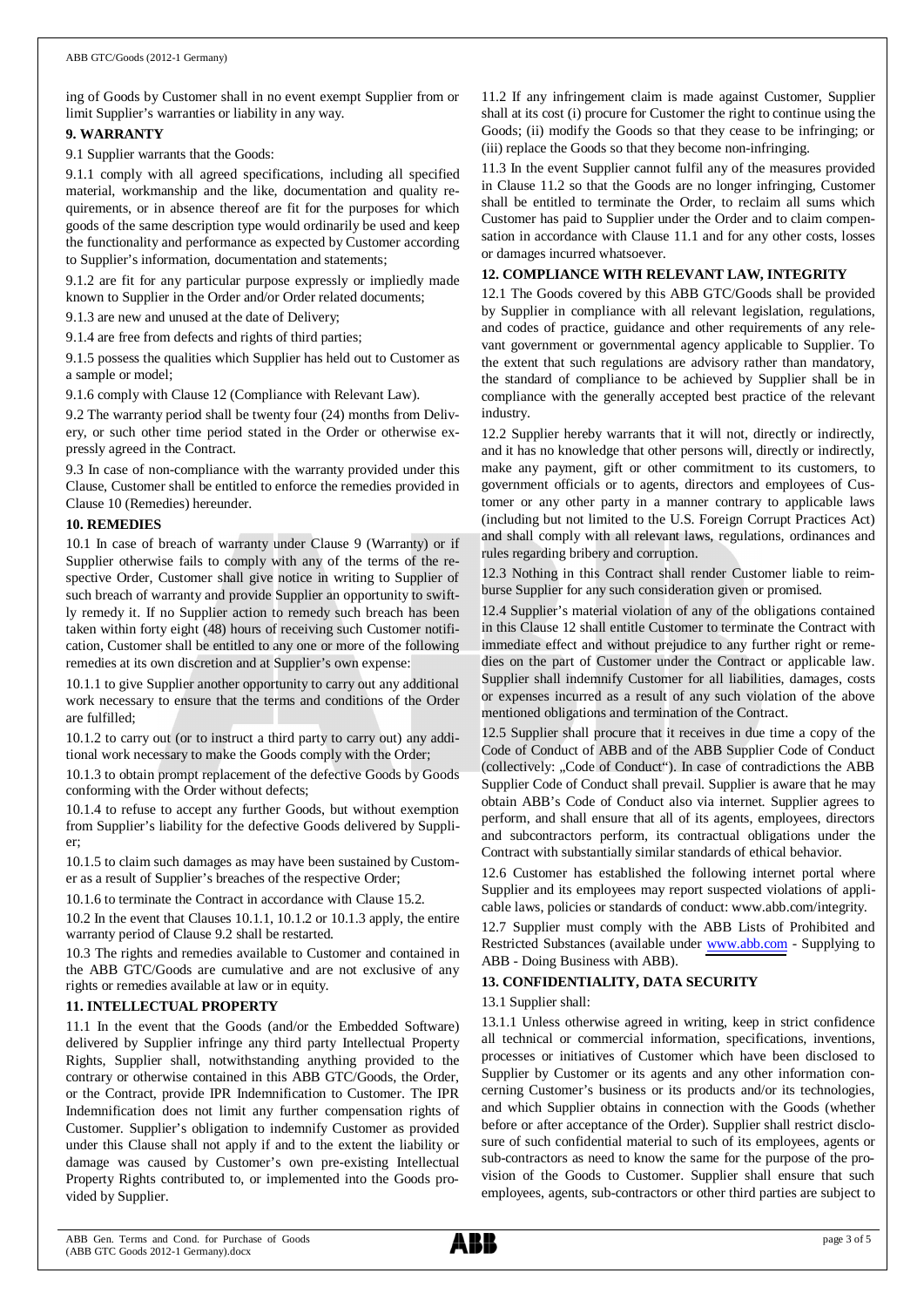and comply with the same obligations of confidentiality as applicable to Supplier and shall be liable for any unauthorized disclosures;

13.1.2 Apply reasonable safeguards against the unauthorised disclosure of Customer's confidential and proprietary information and protect confidential information in accordance with the generally accepted standards of protection in the related industry, or in the same manner and to the same degree that it protects its own confidential and proprietary information – whichever standard is the higher. Supplier may disclose confidential information to "Permitted Additional Recipients" (which means Supplier's authorised representatives, including auditors, counsels, consultants and advisors) provided always that such Permitted Additional Recipients sign with Supplier a confidentiality agreement with terminology substantially similar hereto or where applicable, are required to comply with codes of professional conduct ensuring confidentiality of such information;

13.1.3 Take all necessary steps to ensure that Customer's data or information which come into its possession or control in the course of delivering the Goods are protected. In particular Supplier shall not (i) use Customer's data or information for any other purposes than for delivering the Goods, or (ii) reproduce the data or information in whole or in part in any form except as may be required by the respective contractual documents, or (iii) disclose Customer's data or information to any third party not authorised by Customer to receive it, except with the prior written consent of Customer;

13.1.4 Install and update at its own costs required adequate virus protection software and operating system security patches for all computers and software utilized in connection with delivering the Goods and shall provide updates to Customer if so requested by Customer.

13.2 Supplier agrees that Customer shall be allowed to provide any information received from Supplier to any other ABB Affiliate.

#### **14. LIABILITY AND INDEMNITY**

14.1 Without prejudice to applicable mandatory law or unless otherwise agreed between the Parties, Supplier shall compensate/indemnify Customer for all damages and losses in connection with the Goods (i) for Supplier's breaches of the terms of Contract, and (ii) for any claim, except for IPR Indemnification for which Clause 11 (Intellectual Property) applies, made by a third party (including employees of Supplier) against Customer in connection with the Goods and to the extent that the respective liability, loss, damage, injury, cost or expense was caused by, relates to or arises from the Goods delivered by Supplier and/or its sub-contractors. Upon Customer's request Supplier shall defend Customer against any third party claims.

14.2 Supplier shall be responsible for observance of all of its suppliers and/or sub-contractors, and it shall be responsible for the acts, defaults, negligence or obligations of any of its suppliers and/or subcontractors, its agents, servants or workmen as fully as if they were the acts, defaults, negligence or obligations of Supplier.

14.3 The provisions of this Clause 14 (Liability and Indemnity) shall survive any performance, acceptance or payment pursuant to this ABB GTC/Goods and shall extend to any substituted or replacement Goods delivered by Supplier to Customer.

14.4 Unless otherwise expressly stated in the respective Order, Supplier shall maintain in force, and upon request provide evidence of, adequate liability insurance and statutory worker's compensation/employer's liability insurance with reputable and financially sound insurers. Nothing contained in this Clause 14 (Liability and Indemnity) shall relieve Supplier from any of its contractual or other legal liabilities. The insured amount cannot be considered nor construed as limitation of liability.

14.5 Customer reserves the right to set off any claims under the Order against any amounts owed to Supplier.

#### **15. TERM AND TERMINATION OF ORDERS**

15.1 The respective contractual relationship established by an Order under this ABB GTC/Goods may be terminated for convenience in whole or in part by Customer upon giving Supplier thirty (30) calendar days written notice, unless otherwise expressly stated in the relevant Order. In such event Customer shall pay to Supplier the value of the already delivered but unpaid parts of the Goods and proven direct costs reasonably incurred by Supplier for the undelivered and unpaid parts of the Goods, however in no event more than the agreed purchase price for the Goods under the respective Order. No further compensation shall be due to Supplier.

15.2 In the event of Supplier's breach of the Contract, including a breach of warranty, Customer shall be entitled to terminate the respective Contract established by an Order under this ABB GTC/Goods if Supplier fails to take adequate and timely actions to remedy a breach as requested by Customer. In such event, Customer shall have no obligation to compensate Supplier for the already delivered but unpaid parts of the Goods and Supplier shall be obliged to pay back to Customer any remuneration received from Customer for the Goods and take back the Goods at Supplier's own cost and risk.

15.3 Upon termination Supplier shall without undue delay and at Supplier's expense safely return to Customer all respective Customer property (including any documentation, data, and applicable Intellectual Property) and Customer information then in Supplier's possession or under Supplier's control and provide Customer with the complete information and documentation about the already delivered parts of the Goods.

## **16. FORCE MAJEURE**

16.1 Neither Party shall be liable for any delay in performing or for failure to perform its obligations under a respective Order if the delay or failure results from an event of "Force Majeure." For clarification, Force Majeure means an event that was not foreseeable by the affected Party at the time of execution of the respective Order, is unavoidable and outside the reasonable control of the affected Party, and for which the affected Party is not responsible, provided such event prevents the affected Party from performing the respective Order despite all reasonable efforts, and the affected Party provides notice to the other Party within five (5) calendar days from occurrence of the respective event of Force Majeure.

16.2 If an event of Force Majeure occurs which exceeds thirty (30) calendar days either Party shall have the right to terminate the relevant Order forthwith by written notice to the other Party without liability to the other Party. Each Party shall use its reasonable endeavours to minimise the effects of any event of Force Majeure.

## **17. ASSIGNMENT AND SUB-CONTRACTING**

17.1 Supplier shall not assign, sub-contract, transfer, or encumber an Order or any parts thereof (including any monetary receivables from Customer) without prior written approval of Customer.

17.2 Customer may at any time assign, transfer, encumber, subcontract or deal in any other manner with all or any of its rights under the respective Order and/or ABB GTC/Goods to any of its own ABB Affiliates.

## **18. NOTICES**

Any notice shall be given by sending the same by registered mail, courier, fax or by e-mail to the address of the relevant Party as stated in the Order or to such other address as such Party may have notified in writing to the other for such purposes. E-mail and fax expressly require written confirmation issued by the receiving Party. Electronic read receipts may not under any circumstances be deemed as confirmation of notice. Electronic signatures shall not be valid, unless expressly agreed in writing by duly authorised representatives of the Parties.